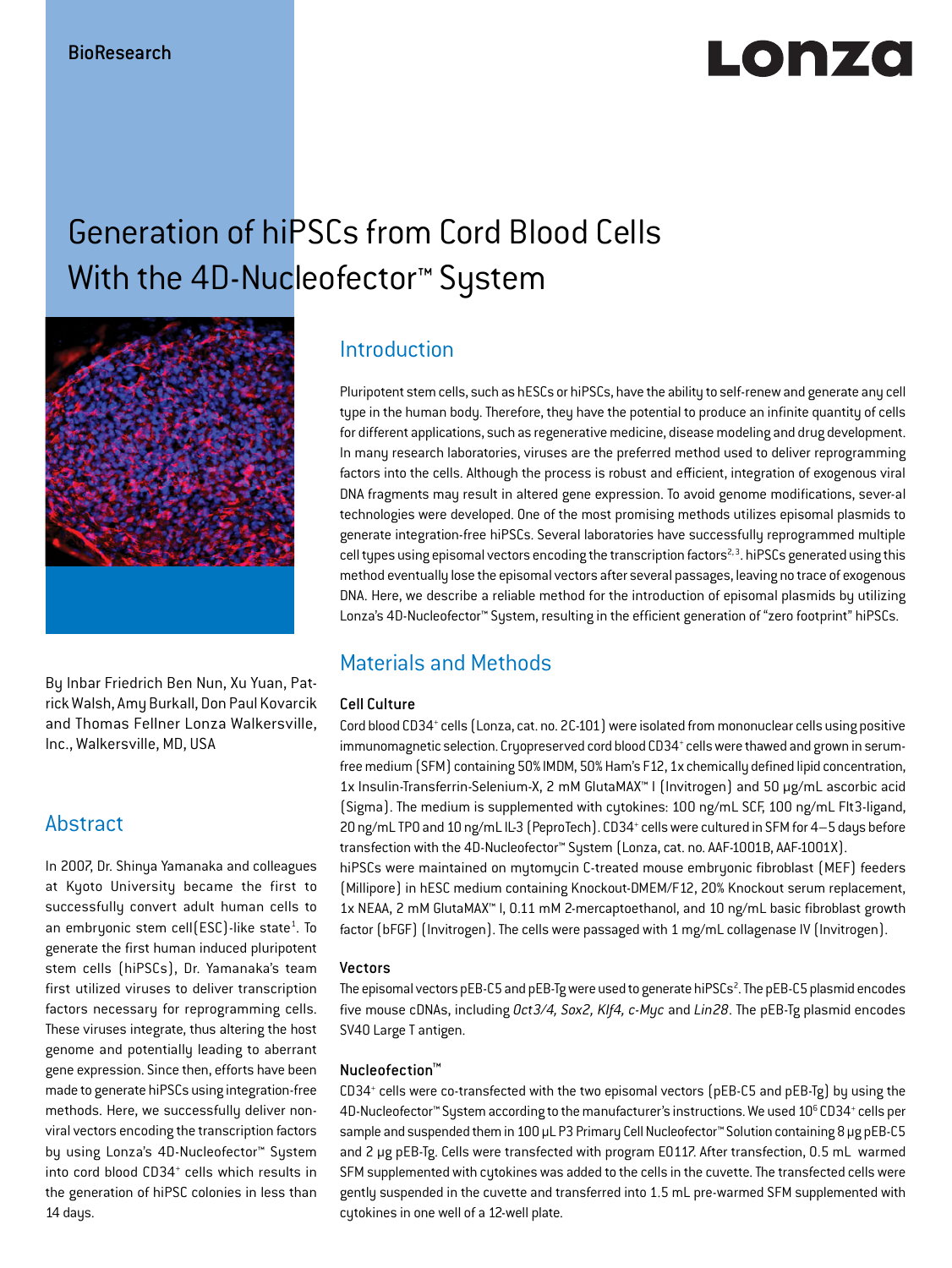#### Generation of hiPSCs

Generation of hiPSCs from CD34<sup>+</sup> cells was performed as previously described<sup>3</sup>. After co-transfection of pEB-C5 and pEB-Tg, the transfected cells were cultured in SFM supplemented with cytokines for 2 days. The cells were collected and spun down (200 xg, 5 minutes). We used MEF medium (DMEM, 10% FBS, 1x NEAA) to suspend the cells and plate them into one well of a 6-well plate pre-coated with MEF feeders and gelatin (Millipore). After 24 hours, MEF medium was replaced with hESC medium containing 0.25 mM sodium butyrate (NaB) (Stemgent). Medium was replaced every other day. One week later, cells were fed with MEFconditioned hESC medium, supplemented with 10 ng/mL bFGF and NaB. Colonies were observed as early as 6 days after transfection.

#### Characterization of Lonza hiPSCs

We performed immunocytochemistry to test pluripotent stem cellassociated marker expression in Lonza hiPSCs. Cells were fixed with 4% paraformaldehyde, permeabilized and stained with anti-SSEA4 antibody (Milipore, cat. no. MAB4304), anti-TRA-1-60 antibody [Millipore, cat. no. MAB4360], anti-OCT3/4 antibody [Abcam, cat. no. 19857] and anti-NANOG antibody [R&D Systems, cat. no. AF1997]. Cells were tested for alkaline phosphatase activity using Alkaline Phosphatase Kit II (Stemgent, cat. no. 00-0055).

Flow cytometry was performed to study the surface markers of Lonza hiPSCs. The following antibodies were used in the flow cytometry analysis: mouse anti-human SSEA4-PE(BD, cat. no. 560128), mouse anti-human TRA-1-60-PE (BD, cat. no. 560193) and mouse anti-human TRA-1-81-PE (BD, cat. no. 560161).

Pluripotency was demonstrated by *in vitro* differentiation via embryoid body (EB) formation followed by immunocytochemistry. Undifferentiated hiPSCs were dissociated with 1mg/mL collagenase IV and cultured in suspension to form EBs. After culturing in suspension for 7 days in the presence of 20% FBS, EBs were plated onto a gelatin-coated plate for further differentiation. The differentiating cells were maintained in DMEM medium containing 20% FBS and stained for markers of the three germ layers with polyclonal rabbit anti-human alpha-1-fetoprotein (AFP) antibody (Dako, cat. no. A000829), anti-tubulin beta III monoclonal antibody (TUJ1) (Millipore, cat. no. MAB1637), and mouse anti-actin smooth muscle (SMA) antibody (Millipore, cat. no. CBL171).

To confirm the absence of the exogenous plasmid DNA in Lonza hiPSCs, PCR with three pairs of specific primers for the episomal vectors was performed using hiPSC genomic DNA. Genomic DNA was purified using DNeasy® Blood & Tissue Kit (Qiagen, cat. no. 69540Q). The primer sequences are in Table 1. The PCR program is: 95ºC, 3 minutes; 95ºC, 30 seconds; annealing 30 seconds; 72ºC, 30 seconds; repeat step 2 to step 4 for 30 times; 72ºC, 5 minutes; 4ºC hold.

| <b>Primers</b>     | <b>Sequences</b>                   | <b>Annealing Temperature</b> |
|--------------------|------------------------------------|------------------------------|
| EBNA1-D            | TTTAATACGATTGAGGGCGTCT             | $51.2^{\circ}$ C             |
| EBNA1-U            | GGTTTTGAAGGATGCGATTAAG             | $51.2^{\circ}$ C             |
| Tg-F               | GCCAGGTGGGTTAAAGGAGC               | 54.4°C                       |
| Tg-R               | GGTACTTATAGTGGCTGGGCTGT            | 54.4°C                       |
| SK-F               | CCATTAACGGCACACTGCCCCTGT           | $62.6^{\circ}$ C             |
| SK-R               | AGGACGGGAGCAGAGCGTCGCTGA           | $62.6^{\circ}$ C             |
| Actin <sub>F</sub> | TGAAACAACATACAATTCCATCATGAAGTGTGAC | $60^{\circ}$ C               |
| Actin R            | AGGAGCGATAATCTTGATCTTCATGGTGCT     | $60^{\circ}$ C               |

Table 1 PCR primer sequences.

Karyotyping analysis was performed on Lonza hiPSCs by Cell Line Genetics, Inc. (Madison, WI).

### **Results**

#### Efficient Reprogramming of Human Cord Blood CD34+ Cells Using Episomal Vectors and the 4D-Nucleofector™ System

Cryopreserved human cord blood CD34<sup>+</sup> cells were thawed and cultured in SFM for 4–5 days before transfection with the episomal plasmids using the 4D-Nucleofector™ System. CD34+ cells were reprogrammed as described in the Materials and Methods. After plating the transfected cells on the MEF feeders, small colonies could be identified as early as 6 days after transfection (Figure 1). On days 13–16, colonies exhibiting flat hESC-like morphology were manually picked and plated onto fresh MEF feeders for further expansion and characterization (Figure 1).

| $4 - 5$ Days                                     | Dau O                     | Day 2                     | Day 3                         | Dau 6              | Dau 10        | Days 13-16    |
|--------------------------------------------------|---------------------------|---------------------------|-------------------------------|--------------------|---------------|---------------|
|                                                  |                           |                           |                               |                    |               |               |
| Revive and<br>culture<br>CD34 <sup>+</sup> cells | Transfect<br>the plasmids | Plate onto<br>MEF feeders | Use hESC<br>medium<br>$+$ NaB | Colonies<br>appear | Use<br>MEF-CM | Pick colonies |

Figure 1

Timeline of cord blood CD34<sup>+</sup> cell reprogramming with two episomal vectors. Cord blood CD34+ cells were co-transfected with pEB-C5 and pEB-Tg using Lonza's 4D-Nucleofector™ System. After plating onto MEF feeders, small colonies appeared on day 6. Some colonies were large enough for picking on day 13.

#### Lonza hiPSCs Are Capable of Self-Renewal and Exhibit hESC-like Characteristics

Select Lonza hiPSC colonies were successfully expanded and further characterized. They are similar to hESCs in their self-renewal ability and exhibit flat colony morphology (Figure 2A). These cells are positive for alkaline phosphatase activity (Figure 2B). More importantly, Lonza hiPSCs express the core regulators of pluripotency: OCT3/4 and NANOG (Figure 3). The activation of endogenous NANOG expression in generated hiPSCs is a critical milestone indicating successful reprogramming of CD34+ cells. Furthermore, both flow cytometry analysis and immunocytochemistry demonstrated the presence of typical hESC-associated surface markers SSEA4, TRA-1-60 and TRA-1-81 (Figure 3 and Table 2).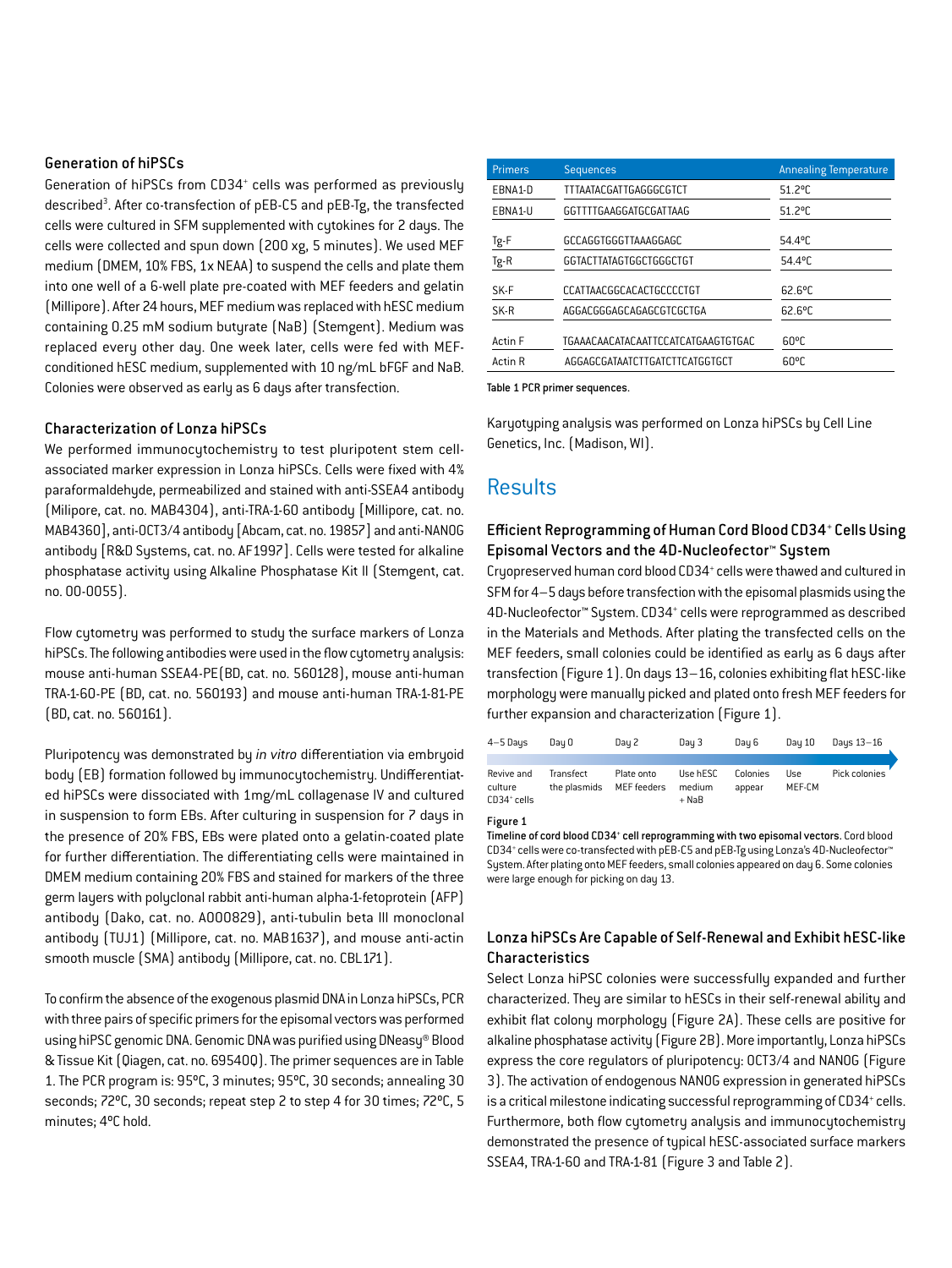

#### Figure 2

Lonza hiPSCs show typical hESC-like colony morphology (A) and express alkaline phosphatase activity (B).



#### Figure 3

Lonza hiPSCs express transcription factors NANOG and OCT3/4, and exhibit surface markers SSEA4 and TRA-1-60. Cells were fixed and stained for NANOG (top, red), OCT3/4 (middle, green), SSEA4 (middle, red) and TRA-1-60 (bottom, red). DAPI: blue; Scale bar 100 µm.

| <b>Surface Markers</b> | SSEA4 | TRA-1-60 | <b>TRA-1-81</b> |
|------------------------|-------|----------|-----------------|
| hiPSC line 1           | 90%   | 85%      | 85%             |
| hiPSC line 2           | 96%   | 94%      | 92%             |
| hiPSC line 3           | 97%   | 92%      | 91%             |
| hiPSC line 4           | 95%   | 91%      | 89%             |

#### Table 2

Flow cytometry analysis reveals the presence of surface markers SSEA4, TRA-1-60 and TRA-1-81 in Lonza hiPSCs. Flow cytometry analysis was performed on four hiPSC lines generated in two different experiments. Live cells were dissociated and stained with PEconjugated antibodies for SSEA4, TRA-1-60 and TRA-1-81. PE-conjugated mouse IgG3 and IgM were used to set up the corresponding controls. For each line, >80% of cell population is positive for the three surface markers tested.

#### Lonza hiPSCs Can Differentiate into Cells Representing Three Germ Layers

Pluripotency was demonstrated through *in vitro* differentiation. After 14 days of differentiation in the presence of FBS, differentiated cells were tested for the expression of neuron-specific beta-tubulin III, alpha-fetoprotein and smooth muscle actin. These proteins are expressed in representative cell types of the three germ layers. As shown in Figure 4, Lonza hiPSCs are

able to differentiate into neurons (ectoderm), alpha-fetoprotein positive cells (endoderm) and smooth muscle cells (mesoderm), thus displaying differentiation potential similar to hESCs.

Lonza hiPSCs Maintain Normal Karyotype and Contain No Trace



Figure 4

Lonza hiPSCs can differentiate into cells of all three germ layers. We show differentiated cells derived from Lonza hiPSCs through EB formation. From left to right: Beta-tubulin III positive neurons (green), AFP positive cells (green) and SMA positive cells (green). DAPI: blue; Scale bar 100 µm.

#### of Exogenous Episomal DNA

We cultured Lonza hiPSCs on MEF feeders and enzymatically passaged those cells using collagenase IV. Karyotype analysis (Cell Line Genetics, Inc.) was performed on four hiPSC lines at passages 7, 16 and 18. All four hiPSC lines have a normal karyotype and maintain genome stability. Figure 5 shows a representative picture of a normal hiPSC karyotype.



Figure 5

Lonza hiPSCs maintain a normal karyotype. Shown: Normal karyotype of one hiPSC line at passage 7, generated from a female donor.

The episomal vectors initially delivered into the CD34<sup>+</sup> cells did not integrate into the cell genome and were gradually lost after serial passaging. Three pairs of PCR primers targeting elements of the episomal plasmids were designed to detect the presence of episomal DNA in the hiPSC genome. Genomic DNA (gDNA) was prepared from both Lonza hiPSCs and the transfected CD34<sup>+</sup> cells, the latter serving as a positive control. We collected gDNA from different hiPSC lines of different passages (Passages 5–7). PCR analysis failed to amplify any episomal DNA fragments from hiPSC gDNA, confirming the absence of the episomal vectors in established hiPSC lines. However, the same primers did amplify episomal DNA fragments from the transfected CD34+ cells (Figure 6).